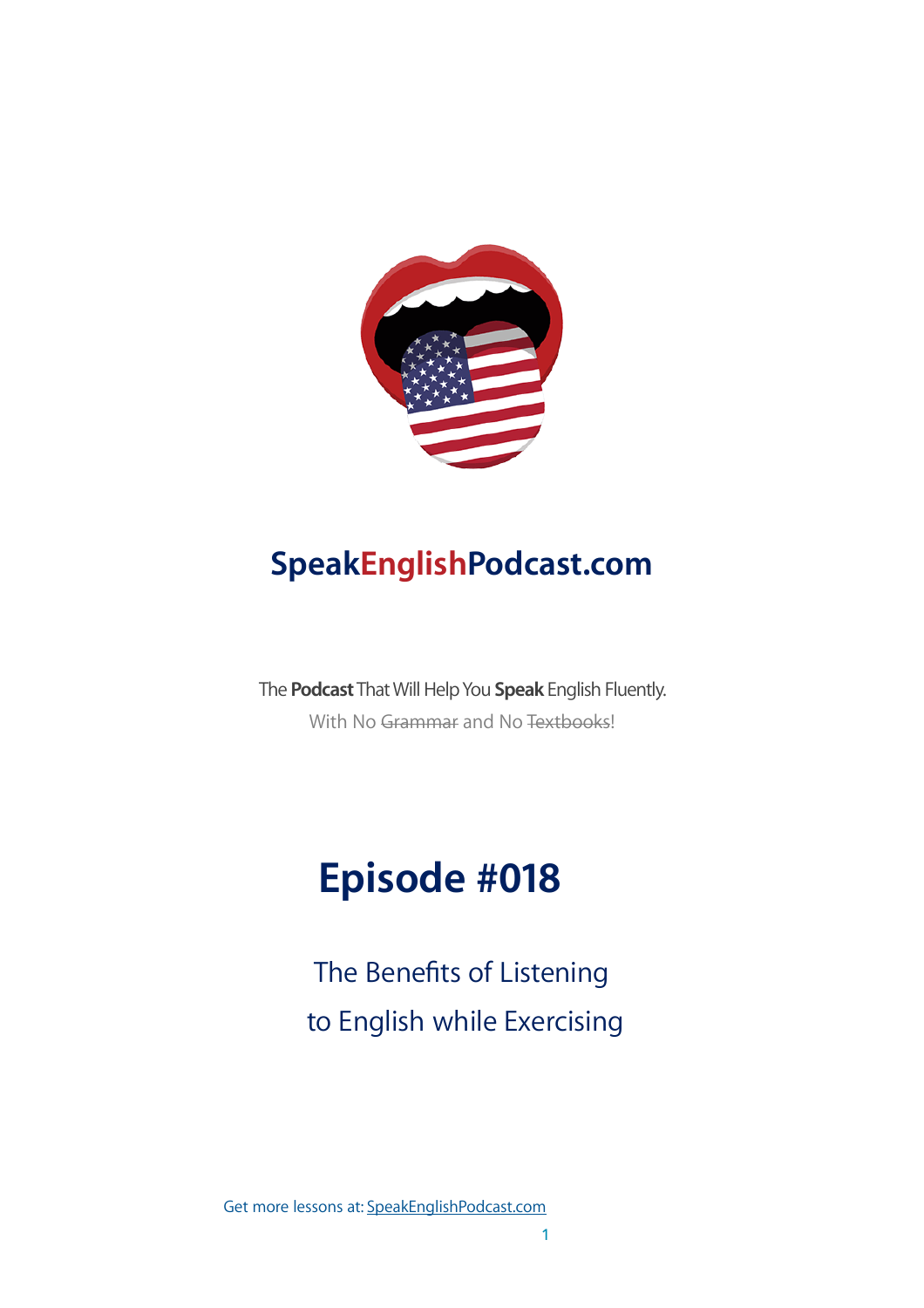Hi, everybody! I am Georgiana, your English teacher and founder of [SpeakEnglishPodcast.com](http://speakenglishpodcast.com/). My mission is to help you speak English fluently.

Let's talk about the importance of **moving and studying English.**

•Later, we'll practice grammar with a point of view story.

Let's get started!

Let me ask you a question. Imagine a **person learning English**. He or she is preparing to study a new lesson.

How do you picture the scene? Perhaps this person's sitting at home or in a quiet library with an open textbook, a dictionary, and a notebook. Maybe this person has been sitting for hours, almost motionless, trying to learn and memorize the content.

At least that's the typical image that pops into my mind whenever I imagine an English student following the traditional method.

Now let's visualize a different scene. Imagine someone walking around. Their whole body's moving. The feet transmit movement to the legs and to the entire body. The arms are swinging slightly, and the brain receives more oxygen. You can't be too lethargic when you walk, can you?

For me, **this second state is the perfect one for learning**. The **brain is more awake**, and it can acquire new knowledge faster.

Get more lessons at: [SpeakEnglishPodcast.com](https://www.speakenglishpod.com/)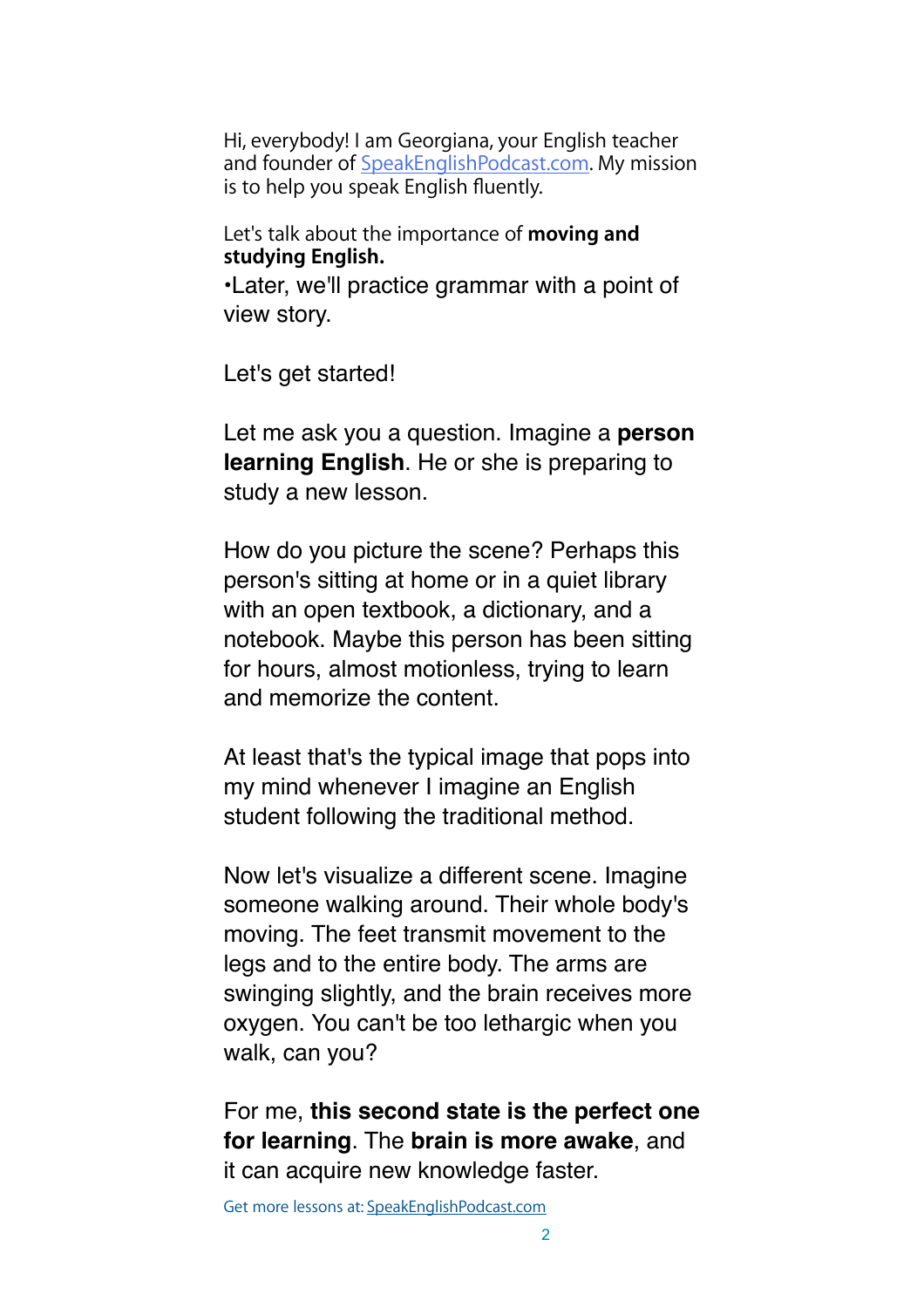And there's no need to carry around any textbooks, notebooks, dictionaries, pencils, etc. That wouldn't be practical at all while you're walking. And people might start pointing you on the street as if you were some lunatic.

There's a much more efficient way to learn English.

You can now **improve your English considerably by listening** to interesting audios!

There's no need to sit in a chair and listen to my podcast or my **[premium courses](https://speakenglishpodcast.com/courses)**. The only thing you need is your **cell phone** and some **headphones**. Start taking a nice walk every day and improve your English skills at the same time.

In fact, mini-story lessons are designed in such a manner so that you can **simulate a conversation in English** wherever you can and whenever you get some spare time.

**You'll learn English faster than ever**, and you'll get in great shape too! You can't ask for more, can you?

Still not convinced?? Let me tell you about famous people who did remarkable things while they were talking a walk:

**Aristotle**, the famous Greek philosopher, instructed his students while strolling.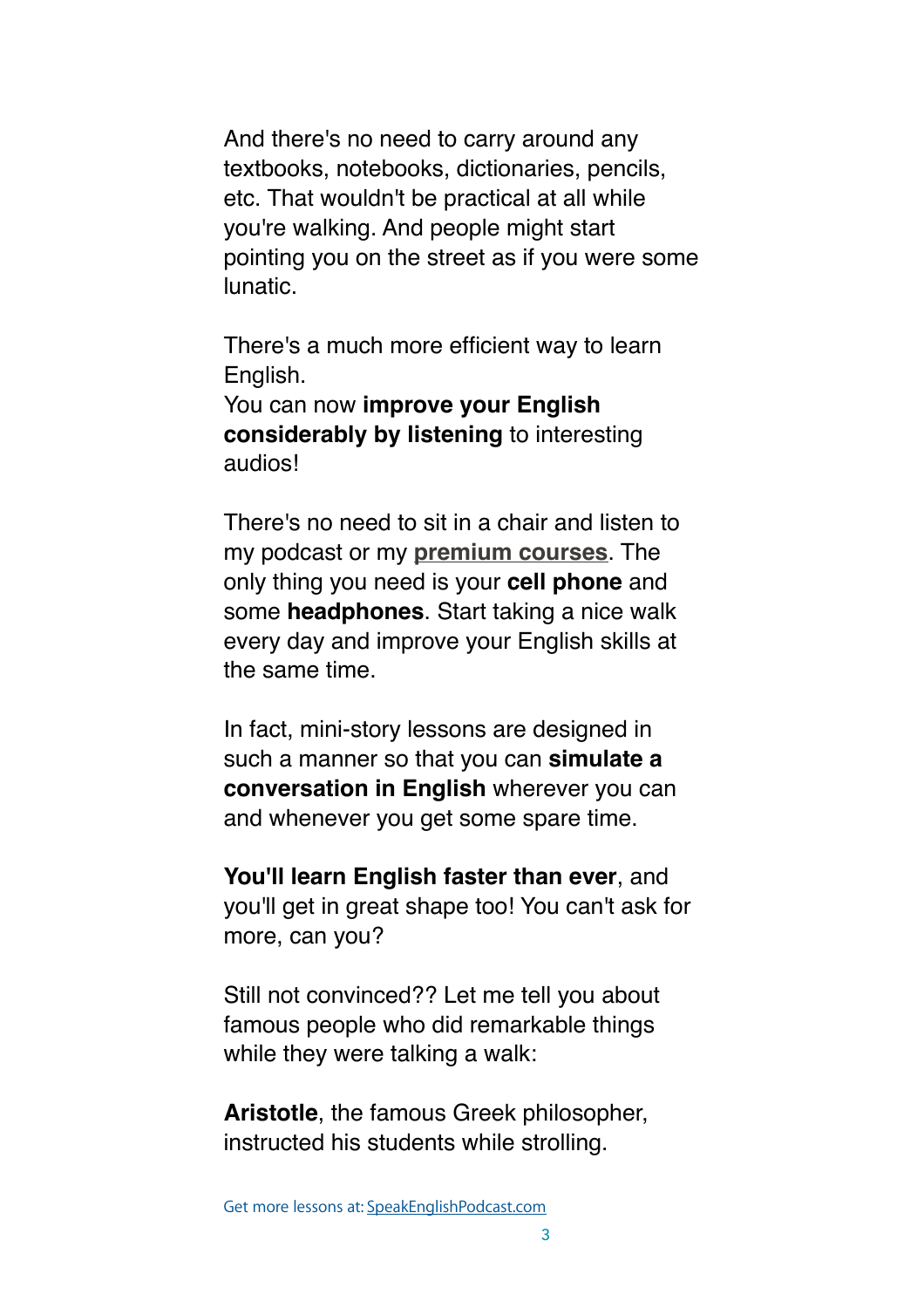His students were called peripatetics, which means walking about in Greek.

**Charles Dickens** got to know London while he was walking every day for five hours. These walks also helped the author relieve anxiety.

**Beethoven,** famous composer Regardless of the weather enjoyed taking long walks. These walks were essential for his creativity. He would always carry a pen and sheets of music paper.

**Sigmund Freud:** sometimes treated his patients during long walks.

**Nietzsche** considered walking a necessary pre-condition for his writing. Every day, he would set off on a two-hour walk with his notebook.

**Einstein** often felt like he needed to take a long walk on the beach to work out complex problems in his head.

**Steve Jobs** was famous for his long walks, which he used for exercise, contemplation, problem solving, and even meetings. Jobs found that his meetings away from the office helped him concentrate on the meeting and nothing else.

Now that you've got inspired by all these great men, **start learning English** while doing something positive for your health.

Get more lessons at: [SpeakEnglishPodcast.com](https://www.speakenglishpod.com/)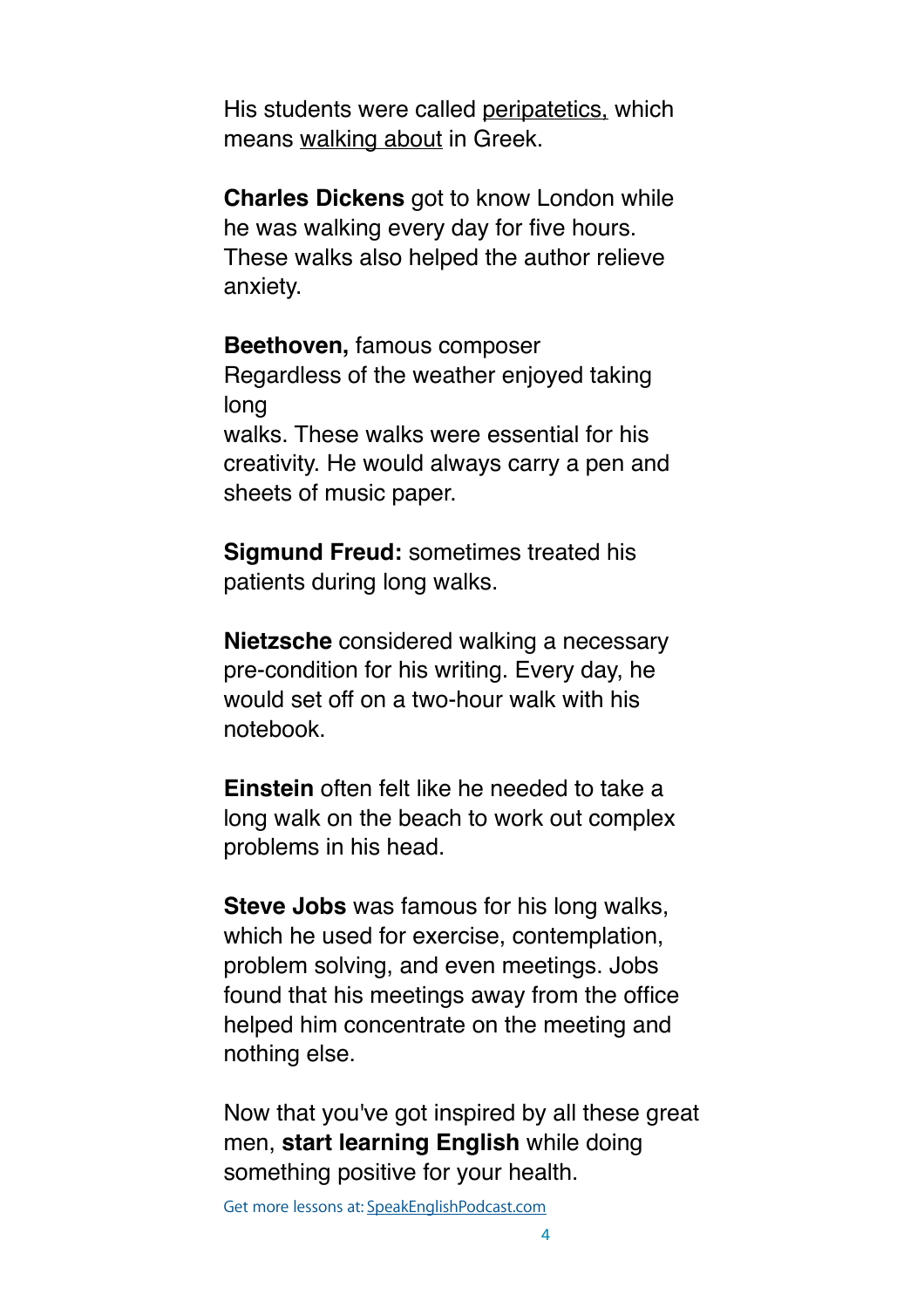## **POV-Story**

### **(Improve your grammar)**

Ok! Let's practice some grammar with the Point of View Technique. You'll learn grammar intuitively, without boring exercises or memorizing rules.

I'll tell you a short story more than one time. Every time, I'll change a grammar point. You just need to listen, and recognize the changes.

Ok, let's start:

#### **PAST:**

The story happened in the past:

*Mia was an excellent English student. She didn't learn alone, but with her friend Carol. They both studied English together. They met every Thursday afternoon at the library. They were there for* fi*ve hours. They studied in silence, and 7 out of 10 times, they fell asleep. They were always sitting for too long in the same position. One day Carol had an idea. She suggested that in order not to fall asleep, they could take a walk and study at the same time. Mia thought it was an excellent idea. So, when they met again, they were carrying their books, notebooks, and pencils. However, they realized that it wasn't such a great idea after all. One day, Mia found the Speak English Now Podcast. The podcast had a di*ff*erent approach. They just needed to listen to the weekly episodes. It was so much easier for them to walk and learn English by listening to the podcast.*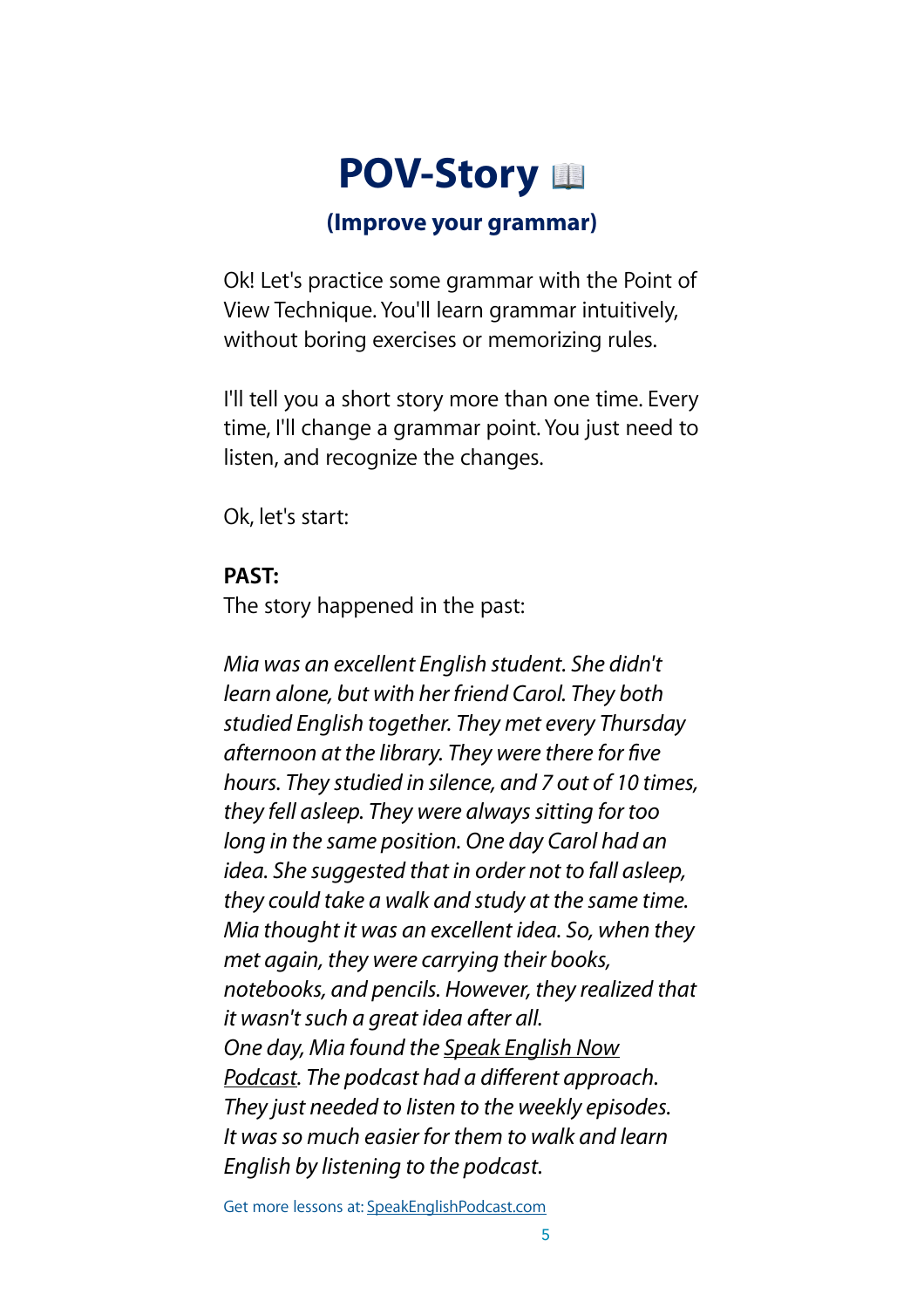*They were learning much faster, had a better time learning English, and lost a lot of weight.* 

#### **CONDITIONAL**

Now imagine the situation as something hypothetical.

*If I wrote a story about two students, it would be Mia and Carol.* 

*Mia would be an excellent English student. She wouldn't learn alone, but with her friend Carol. They would both study English together. They would meet every Thursday afternoon at the library. They would be there for* fi*ve hours. They would study in silence, and 7 out of 10 times, they would fell asleep. They would always sit for too long in the same position. One day Carol would have an idea. She would suggest to her friend that, in order not to fall asleep, they could walk and study at the same time. Mia would think it would be a good idea. So, when they would meet, they would carry their books, notebooks and pencils. However, they would realize that it wouldn't be such a great idea after all.* 

*One day, Mia would* fi*nd the Speak English Now podcast.* 

*The podcast would have a di*ff*erent approach. They would just need to listen to the weekly episodes. It would be so much easier for the two friends to walk and learn English by listening to the podcast. They would learn much faster, would have a better time, and lose a lot of weight.*

Ok, this is the end of this short lesson.

You see, just by changing a point of view of the story, you can learn grammar intuitively. My

Get more lessons at: [SpeakEnglishPodcast.com](https://www.speakenglishpod.com/)